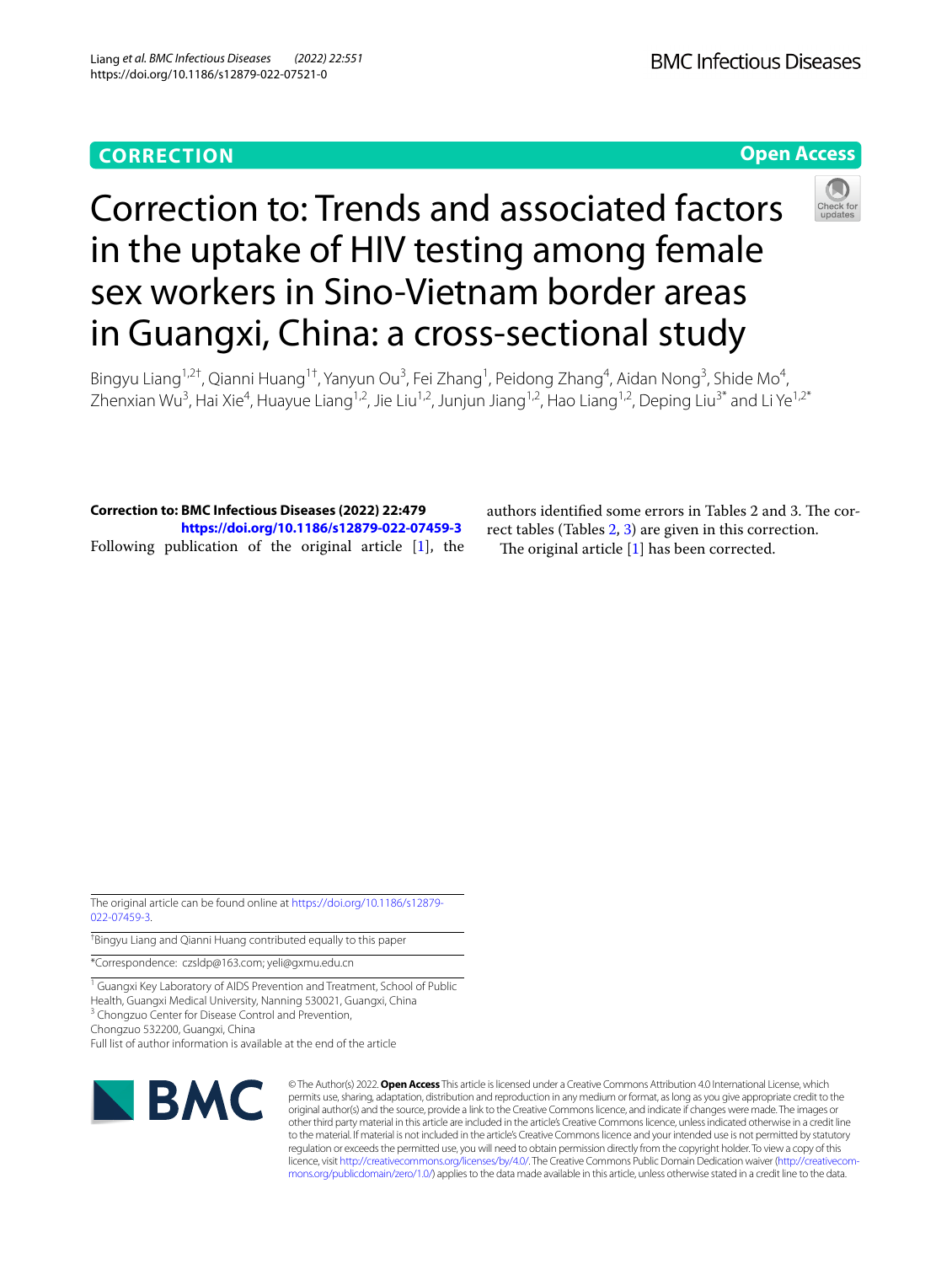| $2018(n = 5201)$                                                      |                     |               |                                      |   |                                |       |                    |                     |      |                             |         |
|-----------------------------------------------------------------------|---------------------|---------------|--------------------------------------|---|--------------------------------|-------|--------------------|---------------------|------|-----------------------------|---------|
| Variables                                                             | <b>Total tested</b> |               | Cross-border migrant Vietnamese FSWs |   |                                |       | Chinese local FSWs |                     |      |                             |         |
|                                                                       |                     | <b>Tested</b> | COR (95% CI)                         | p | AOR (95% CI)                   | p     | Tested             | COR (95% CI)        | p    | AOR (95% CI)                | p       |
| Age                                                                   |                     |               |                                      |   |                                |       |                    |                     |      |                             |         |
| ≥ 35 years old                                                        | 1230 (44.23)        | 164 (39.71)   |                                      |   |                                |       | 1066 (42.78)       |                     |      |                             |         |
| <35 years old                                                         | 1551 (55.77)        | 125 (56.05)   | $.94(1.39 - 2.69)$                   |   | $< 0.001$ 1.93 (1.20-3.10)     | 0.01  | 1426 (68.79)       | $2.95(2.61 - 3.33)$ |      | $< 0.001$ 1.89 (1.60-2.24)  | < 0.001 |
| Ethnicity                                                             |                     |               |                                      |   |                                |       |                    |                     |      |                             |         |
| Han                                                                   | 958 (34.45)         |               |                                      |   |                                | I     | 958 (53.94)        | $0.85(0.68 - 1.06)$ | 0.15 | I                           | I       |
| Zhuang                                                                | 1307 (47.00)        |               |                                      |   |                                |       | 1305 (54.51)       | $0.87(0.70 - 1.08)$ | 0.20 |                             |         |
| Other                                                                 | 516 (18.55)         |               |                                      |   |                                |       | 229 (57.97)        |                     |      |                             |         |
| Marital status                                                        |                     |               |                                      |   |                                |       |                    |                     |      |                             |         |
| Married, cohabiting                                                   | 2069 (74.40)        | 217 (50.35)   | $.87(1.33 - 2.64)$                   |   | $< 0.001$ $1.34 (0.84 - 2.13)$ | 0.22  | 1852 (59.88)       | $1.94(1.71 - 2.20)$ |      | $0.001$ 0.94 (0.80-1.11)    | 0.46    |
| Single                                                                | 712 (25.60)         | 72 (35.12)    |                                      |   |                                |       | 640 (43.48)        |                     |      |                             |         |
| Education                                                             |                     |               |                                      |   |                                |       |                    |                     |      |                             |         |
| $\geq 9$ years                                                        | 1705 (61.30)        | 209 (78.28)   | $3.05(2.19 - 4.26)$                  |   | $< 0.001$ 1.75 (1.09-2.82)     | 0.02  | 1496 (88.89)       | $0.74(0.66 - 0.84)$ |      | $< 0.001$ 1.13 (0.96-1.33)  | 0.13    |
| $<$ 9 years                                                           | 076 (38.70)         | 80 (21.68)    |                                      |   |                                |       | 996 (34.56)        |                     |      |                             |         |
| Location                                                              |                     |               |                                      |   |                                |       |                    |                     |      |                             |         |
| Chongzuo                                                              | 2358 (84.79)        | 238 (61.66)   | $5.28(4.34 - 9.08)$                  |   | $< 0.001$ 3.23 (1.70-6.11)     | 10000 | 2120 (65.01)       | 4.66 (4.05-5.36)    |      | $< 0.001$ 3.67 (3.07 -4.38) | 0.001   |
| Fangchenggang                                                         | 423 (15.21)         | 59 (0.24)     |                                      |   |                                |       | 372 (28.53)        |                     |      |                             |         |
| COR crude odds ratio, AOR adjusted odds ratio, CI confidence interval |                     |               |                                      |   |                                |       |                    |                     |      |                             |         |

<span id="page-1-0"></span>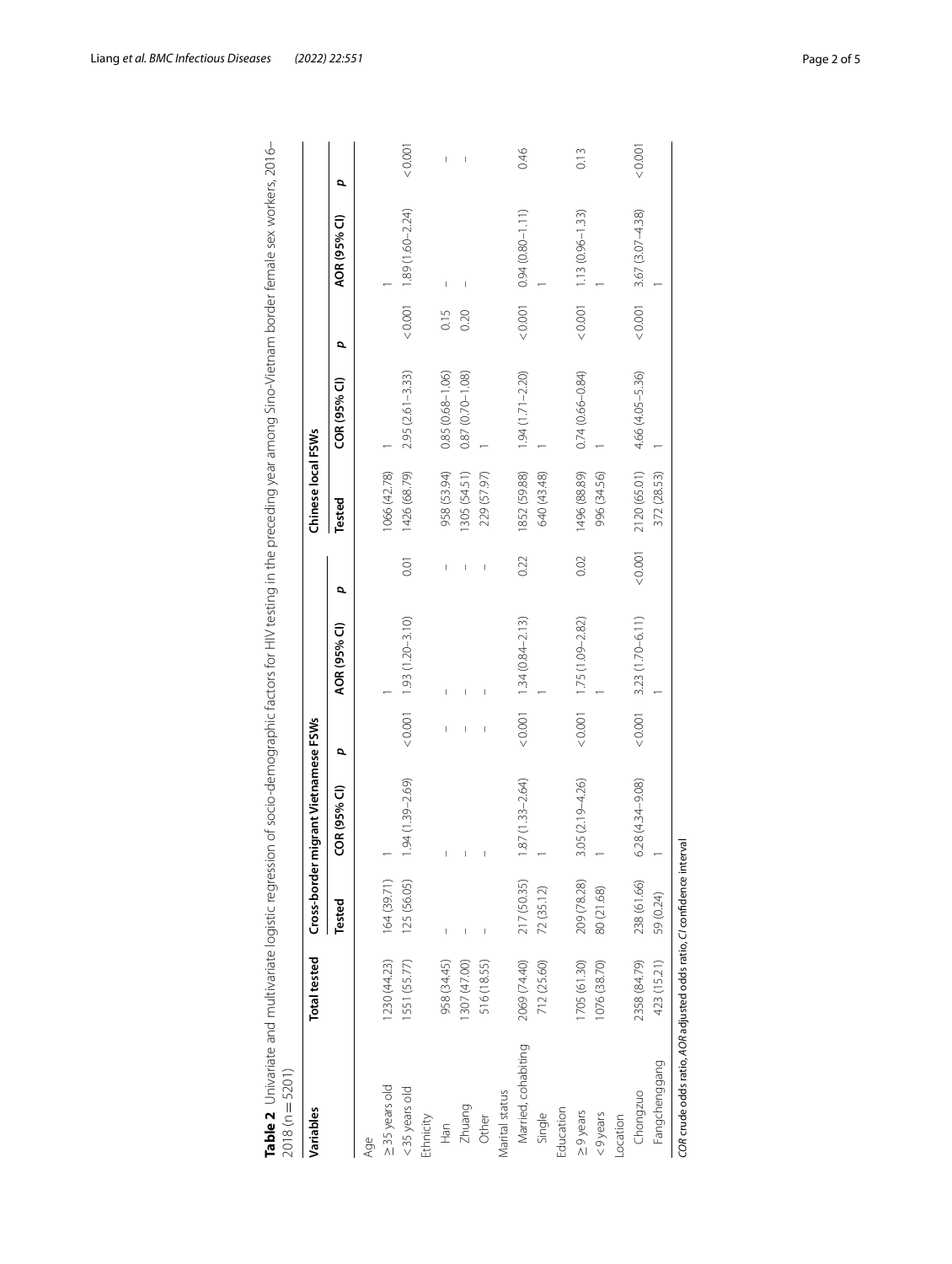<span id="page-2-0"></span>

| Variables                                     | <b>Total tested</b> |                              | Cross-border migrant Vietnamese FSWs |       |                      |                          | Chinese local FSWs |                     |                              |                          |
|-----------------------------------------------|---------------------|------------------------------|--------------------------------------|-------|----------------------|--------------------------|--------------------|---------------------|------------------------------|--------------------------|
|                                               |                     | Tested                       | COR (95% CI)                         | ٩     | AOR (95% CI)         | $\overline{\phantom{a}}$ | Tested             | COR (95% CI)        | AOR (95% CI)<br>٩            | ٩                        |
| Having adequate HIV-/AIDS-related knowledge   |                     |                              |                                      |       |                      |                          |                    |                     |                              |                          |
| Yes                                           | 2681 (96.40)        | 269 (47.36)                  | $2.16(1.25 - 3.73)$                  | 0.01  | $0.85(0.41 - 1.80)$  | 0.68                     | 2412 (54.71)       | $1.15(0.83 - 1.58)$ | 0.40                         |                          |
| $\frac{1}{2}$                                 | 100(3.60)           | 20 (29.41)                   |                                      |       |                      |                          | 80 (51.28)         |                     |                              |                          |
| Working venue type                            |                     |                              |                                      |       |                      |                          |                    |                     |                              |                          |
| High-/Mid-tier                                | 1425 (51.24)        | 138 (66.99)                  | 3.75 (2.64-5.32)                     | 0.001 | 5.11 (2.83-9.21)     | 0.001                    | 1287 (50.47)       | $0.68(0.61 - 0.77)$ | $1.0(0.84 - 1.20)$<br>&0.001 | 0.96                     |
| Low-tier                                      | 1356 (48.76)        | $\vert 2\rangle$<br>151 (35. |                                      |       |                      |                          | (205 (50.80)       |                     |                              |                          |
| Age of sexual debut                           |                     |                              |                                      |       |                      |                          |                    |                     |                              |                          |
| $<$ 18 years                                  | 442 (15.89)         | 94 (51.37)                   | 1.40 (0.99-1.97)                     | 0.06  | $0.69(0.43 - 1.09)$  | $\overline{0}$ . 1       | 348 (52.97)        | $0.93(0.79 - 1.10)$ | 0.37                         |                          |
| $\geq$ 18 years                               | 2339 (84.11)        | 195 (43.05)                  |                                      |       |                      |                          | 2144 (54.86)       |                     |                              | $\overline{\phantom{a}}$ |
| Age of commercial sexual debut                |                     |                              |                                      |       |                      |                          |                    |                     |                              |                          |
| $\geq$ 18 years                               | 2750 (98.89)        | ெ<br>277 (45.                |                                      |       |                      |                          | 2473 (55.07)       |                     |                              |                          |
| $<$ 18 years                                  | 31(1.11)            | $\sum$<br>12(52.7)           | $1.32(0.58 - 3.05)$                  | 0.51  |                      |                          | 19 (25.68)         | $0.28(0.17 - 0.48)$ | 0.001                        | $\overline{\phantom{a}}$ |
| Months of staying in the current residence    |                     |                              |                                      |       |                      |                          |                    |                     |                              |                          |
| $\geq$ 12 months                              | 1626 (58.47)        | 95 (42.60)                   | 0.66 (0.47-0.93)                     | 0.02  | $1.1(0.68 - 1.83)$   | 0.68                     | 1531 (65.60)       | 2.06 (1.80-3.67)    | $1.28(1.08 - 1.52)$<br>0.001 | 0.04                     |
| 6-11 months                                   | 322 (11.58)         | 16 (20.78)                   | $0.23(0.13 - 0.42)$                  | 0.001 | $0.56(0.27 - 1.18)$  | 0.13                     | 306 (35.33)        | $0.59(0.50 - 0.71)$ | 0.58 (0.47-0.71)<br>0.001    | < 0.001                  |
| <6 months                                     | 830 (29.85)         | 178 (52.98)                  |                                      |       |                      |                          | 652 (48.01)        |                     |                              |                          |
| Years of FSW experience                       |                     |                              |                                      |       |                      |                          |                    |                     |                              |                          |
| $\geq$ 4 years                                | 1450 (52.14)        | 79 (43.65)                   | $0.90(0.64 - 1.28)$                  | 0.57  |                      |                          | 1371 (57.92)       | 1.32 (1.18-1.49)    | $1.61(1.38 - 1.88)$<br>0.001 | 0.001                    |
| $<$ 4 years                                   | 1331 (47.86)        | 5<br>210 (46.                |                                      |       |                      |                          | 1121 (51.00)       |                     |                              |                          |
| Consistent condom used in last commercial sex |                     |                              |                                      |       |                      |                          |                    |                     |                              |                          |
| Yes                                           | 2742 (98.60)        | 280 (45.45)                  | $1.02(0.42 - 2.49)$                  | 0.97  |                      |                          | 2462 (55.09)       | 1.61 (0.99-2.62)    | $1.55(0.83 - 2.87)$<br>0.06  | 0.17                     |
| $\frac{1}{2}$                                 | 38 (1.40)           | 9(45.00)                     |                                      |       |                      |                          | 29 (43.28)         |                     |                              |                          |
| Consistent condom used in the previous month  |                     |                              |                                      |       |                      |                          |                    |                     |                              |                          |
| Yes                                           | 2540 (91.33)        | 236 (43.30)                  |                                      |       |                      |                          | 2304 (54.21)       |                     |                              |                          |
| $\frac{1}{2}$                                 | 241 (8.67)          | 53 (58.24)                   | $1.83(1.17 - 2.86)$                  | 0.01  | $1.94(1.07 - 3.53)$  | 0.03                     | 188 (59.68)        | $1.25(0.10 - 1.58)$ | $1.56(1.15 - 2.11)$<br>0.06  | 0.004                    |
| History of self-reported STIs                 |                     |                              |                                      |       |                      |                          |                    |                     |                              |                          |
| Yes                                           | 154 (5.54)          | 14(73.68)                    | 3.48 (1.24-9.79)                     | 0.02  | $4.25(1.31 - 13.76)$ | 0.02                     | 140 (61.14)        | $1.33(1.01 - 1.74)$ | $1.07(0.79 - 1.46)$<br>0.001 | 0.79                     |
| $\frac{1}{2}$                                 | 2627 (94.46)        | 275 (44.57)                  |                                      |       |                      |                          | 2352 (54.24)       |                     |                              |                          |
| llicit drug use                               |                     |                              |                                      |       |                      |                          |                    |                     |                              |                          |
| Yes                                           | 52 (1.87)           | 3 (50.00)                    | $1.20(0.24 - 6.01)$                  | 0.82  |                      |                          | 49 (64.47)         | $1.52(0.95 - 2.44)$ | 0.08                         |                          |
| $\frac{1}{2}$                                 | 2729 (98.13)        | 286 (45.40)                  |                                      |       |                      |                          | 2443 (54.42)       |                     |                              | $\mathbb I$              |
| Serving clients in a fixed venue              |                     |                              |                                      |       |                      |                          |                    |                     |                              |                          |
| Yes                                           | 2514 (90.40)        | 281 (46.68)                  | 2.84 (1.27-6.39)                     | 0.01  | $1.08(0.39 - 3.04)$  | 0.88                     | 2233 (56.23)       | $1.66(1.40 - 2.00)$ | $1.44(1.17 - 1.79)$<br>0.001 | 0.001                    |
|                                               |                     |                              |                                      |       |                      |                          |                    |                     |                              |                          |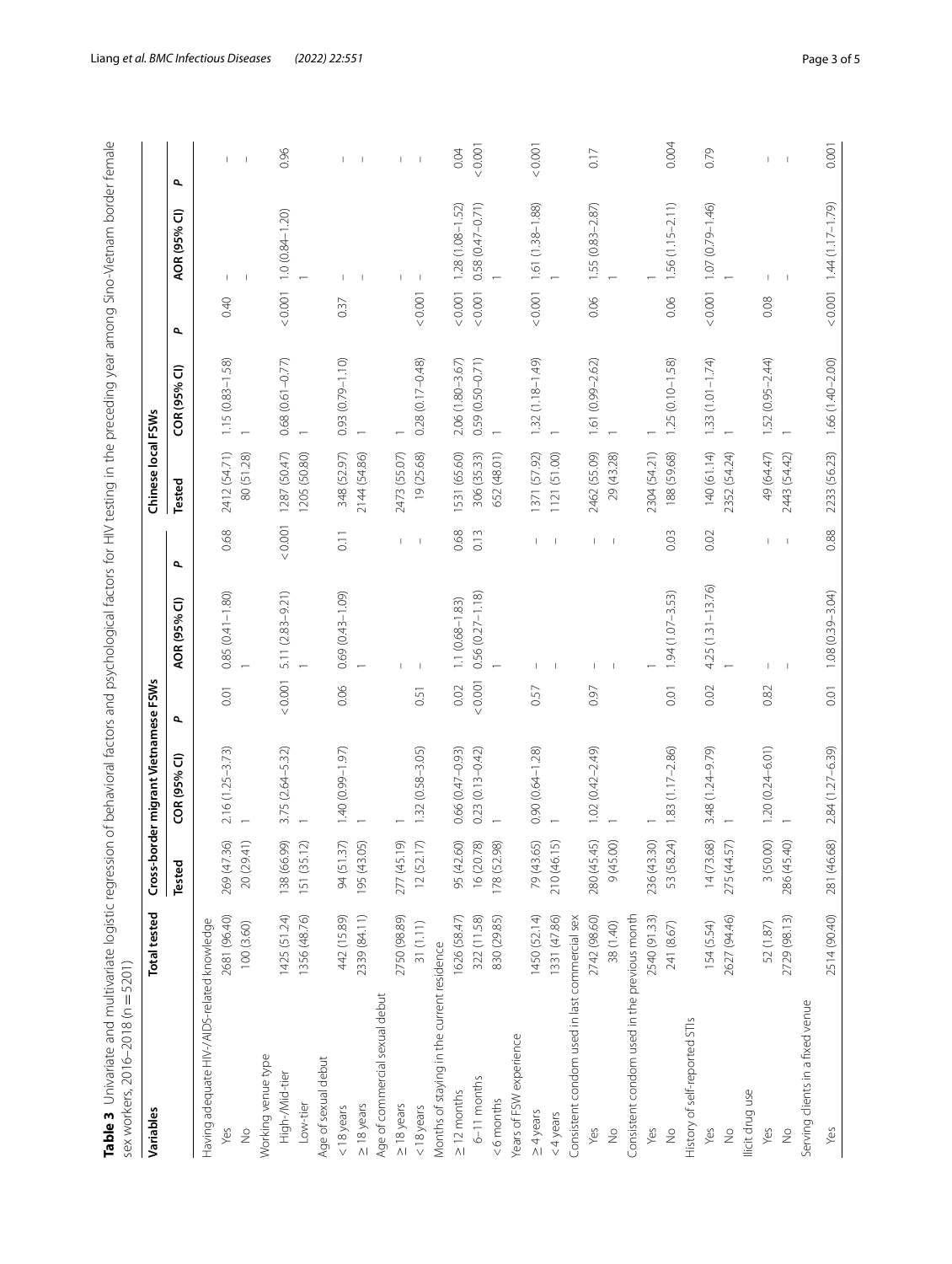| < 0.001<br>0.001<br>0.001<br>< 0.001<br>< 0.001<br>< 0.001<br>0.001<br>0.76<br>0.02<br>$\overline{\phantom{a}}$<br>$(1.41 - 1.94)$<br>2.93 (1.92-2.67)<br>2.26 (1.92-2.66)<br>$1.56(1.34 - 1.81)$<br>$2.10(1.63 - 2.62)$<br>$1.72(1.45 - 2.03)$<br>$< 0.001$ 1.03 $(0.85 - 1.25)$<br>$1.46(1.25 - 1.70)$<br>0.81 (0.67-0.97)<br>AOR (95% CI)<br>0.001<br>0.001<br>0.001<br>0.001<br>0.001<br>0.001<br>0.001<br>0.001<br>0.98<br>σ<br>$6.74(3.80 - 11.95)$<br>3.43 (3.04-3.88)<br>$0.73(0.65 - 0.82)$<br>2.35 (1.95-2.83)<br>1.76 (1.56-1.98)<br>2.23 (1.93-2.57)<br>$1.37(1.21 - 1.55)$<br>$1.10(0.80 - 1.25)$<br>2.02 (1.78-2.30)<br>$1.34(1.14 - 1.59)$<br>2.10 (1.90-2.42)<br>COR (95% CI)<br>1577 (69.47)<br>912 (49.95)<br>752 (69.05)<br>978 (59.56)<br>1682 (62.25)<br>2478 (55.37)<br>580 (57.69)<br>437 (71.75)<br>1532 (60.82)<br>1944 (59.56)<br>14 (15.56)<br>915 (39.86)<br>514 (51.80)<br>322 (49.31)<br>1853 (56.67)<br>317 (49.38)<br>259 (43.60)<br>1740 (50.06)<br>2055 (51.95)<br>548 (42.12)<br>810 (43.48)<br>960 (46.92)<br><b>Tested</b><br>0.001<br>0.76<br>0.32<br>0.24<br>0.02<br>0.04<br>0.41<br>0.97<br>$\overline{\phantom{a}}$<br>$(0.001 \t 1.77 \t (0.58 - 5.39))$<br>1.30 (0.85-1.98)<br>$1.59(1.03 - 2.46)$<br>2.40 (1.36-3.68)<br>$1.00(0.58 - 1.73)$<br>$0.98(0.36 - 2.67)$<br>2.43 (1.17-5.05)<br>$0.81(0.50 - 1.33)$<br>$< 0.001$ 1.1 $(0.59 - 2.08)$<br>AOR (95% CI)<br>0.001<br>0.001<br>0.001<br>0.001<br>0.001<br>0.64<br>0.03<br>0.45<br>0.87<br>$\overline{\phantom{a}}$<br>Having received free AIDS education and condom distribution services in the past year<br>5.57 (2.14-14.53)<br>5.46 (2.96-10.10)<br>5.69 (3.90-8.32)<br>$0.70(0.51 - 0.97)$<br>0.94 (0.47-1.90)<br>2.69 (1.95-3.74)<br>$1.16(0.79 - 1.68)$<br>$1.80(1.30 - 2.53)$<br>2.07 (1.50-2.87)<br>$0.89(0.56 - 1.43)$<br>$0.25(0.11 - 0.57)$<br>COR (95% CI)<br>205 (50.74)<br>284 (47.33)<br>196 (52.83)<br>97 (40.08)<br>68 (48.23)<br>15 (44.12)<br>84 (36.21)<br>238 (47.22)<br>10(20.00)<br>276 (50.00)<br>198 (56.09)<br>(6)<br>5 (13.89)<br>243 (59.27)<br>274 (45.51)<br>93 (35.09)<br>41 (50.00)<br>13 (15.48)<br>8 (23.53)<br>46 (20.35)<br>192 (48.73)<br>221 (44.65)<br>91 (32.<br>Tested<br>Having received peer education services in the past year<br>Fearing their families knowing about their sex work<br>1820 (65.44)<br>19 (15.18)<br>1772 (63.72)<br>1961 (70.51)<br>Having regular, non-commercial sexual partners<br>2762 (99.32)<br>961 (34.56)<br>1009 (36.28)<br>820 (29.49)<br>1737 (62.46)<br>2220 (79.83)<br>2329 (83.75)<br>452 (16.25)<br>1044 (37.54)<br>607 (57.78)<br>363 (13.05)<br>2091 (75.19)<br>327 (11.76)<br>561 (20.17)<br>1880 (67.60)<br>901 (32.40)<br>1174(42.22)<br>267 (9.60)<br>Clients' average payment for commercial sex<br>Having regular, commercial sexual partners<br>Perception of vulnerability to HIV/STIs<br>Number of clients in the last month<br>Perception of risk for HIV infection<br>Average age of male clients<br>High level<br>Low level<br>Mid level<br>$\geq$ 100 RMB<br>$< 100$ RMB<br>$\geq$ 50 years<br>$<$ 50 years<br>Yes<br>$\frac{1}{2}$<br>Yes<br>Yes<br>Yes<br>Yes<br>Yes<br>$\frac{1}{2}$<br>$\frac{1}{2}$<br>$\frac{1}{2}$<br>$\frac{1}{2}$<br>$\frac{1}{2}$<br>$\frac{1}{2}$<br>&80 | Variables      | <b>Total tested</b> | Cross-b | order migrant Vietnamese FSWs |  | Chinese local FSWs |  |  |
|---------------------------------------------------------------------------------------------------------------------------------------------------------------------------------------------------------------------------------------------------------------------------------------------------------------------------------------------------------------------------------------------------------------------------------------------------------------------------------------------------------------------------------------------------------------------------------------------------------------------------------------------------------------------------------------------------------------------------------------------------------------------------------------------------------------------------------------------------------------------------------------------------------------------------------------------------------------------------------------------------------------------------------------------------------------------------------------------------------------------------------------------------------------------------------------------------------------------------------------------------------------------------------------------------------------------------------------------------------------------------------------------------------------------------------------------------------------------------------------------------------------------------------------------------------------------------------------------------------------------------------------------------------------------------------------------------------------------------------------------------------------------------------------------------------------------------------------------------------------------------------------------------------------------------------------------------------------------------------------------------------------------------------------------------------------------------------------------------------------------------------------------------------------------------------------------------------------------------------------------------------------------------------------------------------------------------------------------------------------------------------------------------------------------------------------------------------------------------------------------------------------------------------------------------------------------------------------------------------------------------------------------------------------------------------------------------------------------------------------------------------------------------------------------------------------------------------------------------------------------------------------------------------------------------------------------------------------------------------------------------------------------------------------------------------------------------------------------------------------------------------------------------------------------------------------------------------------------------------------------------------------------------------------|----------------|---------------------|---------|-------------------------------|--|--------------------|--|--|
|                                                                                                                                                                                                                                                                                                                                                                                                                                                                                                                                                                                                                                                                                                                                                                                                                                                                                                                                                                                                                                                                                                                                                                                                                                                                                                                                                                                                                                                                                                                                                                                                                                                                                                                                                                                                                                                                                                                                                                                                                                                                                                                                                                                                                                                                                                                                                                                                                                                                                                                                                                                                                                                                                                                                                                                                                                                                                                                                                                                                                                                                                                                                                                                                                                                                                       |                |                     |         |                               |  |                    |  |  |
|                                                                                                                                                                                                                                                                                                                                                                                                                                                                                                                                                                                                                                                                                                                                                                                                                                                                                                                                                                                                                                                                                                                                                                                                                                                                                                                                                                                                                                                                                                                                                                                                                                                                                                                                                                                                                                                                                                                                                                                                                                                                                                                                                                                                                                                                                                                                                                                                                                                                                                                                                                                                                                                                                                                                                                                                                                                                                                                                                                                                                                                                                                                                                                                                                                                                                       |                |                     |         |                               |  |                    |  |  |
|                                                                                                                                                                                                                                                                                                                                                                                                                                                                                                                                                                                                                                                                                                                                                                                                                                                                                                                                                                                                                                                                                                                                                                                                                                                                                                                                                                                                                                                                                                                                                                                                                                                                                                                                                                                                                                                                                                                                                                                                                                                                                                                                                                                                                                                                                                                                                                                                                                                                                                                                                                                                                                                                                                                                                                                                                                                                                                                                                                                                                                                                                                                                                                                                                                                                                       |                |                     |         |                               |  |                    |  |  |
|                                                                                                                                                                                                                                                                                                                                                                                                                                                                                                                                                                                                                                                                                                                                                                                                                                                                                                                                                                                                                                                                                                                                                                                                                                                                                                                                                                                                                                                                                                                                                                                                                                                                                                                                                                                                                                                                                                                                                                                                                                                                                                                                                                                                                                                                                                                                                                                                                                                                                                                                                                                                                                                                                                                                                                                                                                                                                                                                                                                                                                                                                                                                                                                                                                                                                       |                |                     |         |                               |  |                    |  |  |
|                                                                                                                                                                                                                                                                                                                                                                                                                                                                                                                                                                                                                                                                                                                                                                                                                                                                                                                                                                                                                                                                                                                                                                                                                                                                                                                                                                                                                                                                                                                                                                                                                                                                                                                                                                                                                                                                                                                                                                                                                                                                                                                                                                                                                                                                                                                                                                                                                                                                                                                                                                                                                                                                                                                                                                                                                                                                                                                                                                                                                                                                                                                                                                                                                                                                                       |                |                     |         |                               |  |                    |  |  |
|                                                                                                                                                                                                                                                                                                                                                                                                                                                                                                                                                                                                                                                                                                                                                                                                                                                                                                                                                                                                                                                                                                                                                                                                                                                                                                                                                                                                                                                                                                                                                                                                                                                                                                                                                                                                                                                                                                                                                                                                                                                                                                                                                                                                                                                                                                                                                                                                                                                                                                                                                                                                                                                                                                                                                                                                                                                                                                                                                                                                                                                                                                                                                                                                                                                                                       |                |                     |         |                               |  |                    |  |  |
|                                                                                                                                                                                                                                                                                                                                                                                                                                                                                                                                                                                                                                                                                                                                                                                                                                                                                                                                                                                                                                                                                                                                                                                                                                                                                                                                                                                                                                                                                                                                                                                                                                                                                                                                                                                                                                                                                                                                                                                                                                                                                                                                                                                                                                                                                                                                                                                                                                                                                                                                                                                                                                                                                                                                                                                                                                                                                                                                                                                                                                                                                                                                                                                                                                                                                       |                |                     |         |                               |  |                    |  |  |
|                                                                                                                                                                                                                                                                                                                                                                                                                                                                                                                                                                                                                                                                                                                                                                                                                                                                                                                                                                                                                                                                                                                                                                                                                                                                                                                                                                                                                                                                                                                                                                                                                                                                                                                                                                                                                                                                                                                                                                                                                                                                                                                                                                                                                                                                                                                                                                                                                                                                                                                                                                                                                                                                                                                                                                                                                                                                                                                                                                                                                                                                                                                                                                                                                                                                                       |                |                     |         |                               |  |                    |  |  |
|                                                                                                                                                                                                                                                                                                                                                                                                                                                                                                                                                                                                                                                                                                                                                                                                                                                                                                                                                                                                                                                                                                                                                                                                                                                                                                                                                                                                                                                                                                                                                                                                                                                                                                                                                                                                                                                                                                                                                                                                                                                                                                                                                                                                                                                                                                                                                                                                                                                                                                                                                                                                                                                                                                                                                                                                                                                                                                                                                                                                                                                                                                                                                                                                                                                                                       |                |                     |         |                               |  |                    |  |  |
|                                                                                                                                                                                                                                                                                                                                                                                                                                                                                                                                                                                                                                                                                                                                                                                                                                                                                                                                                                                                                                                                                                                                                                                                                                                                                                                                                                                                                                                                                                                                                                                                                                                                                                                                                                                                                                                                                                                                                                                                                                                                                                                                                                                                                                                                                                                                                                                                                                                                                                                                                                                                                                                                                                                                                                                                                                                                                                                                                                                                                                                                                                                                                                                                                                                                                       |                |                     |         |                               |  |                    |  |  |
|                                                                                                                                                                                                                                                                                                                                                                                                                                                                                                                                                                                                                                                                                                                                                                                                                                                                                                                                                                                                                                                                                                                                                                                                                                                                                                                                                                                                                                                                                                                                                                                                                                                                                                                                                                                                                                                                                                                                                                                                                                                                                                                                                                                                                                                                                                                                                                                                                                                                                                                                                                                                                                                                                                                                                                                                                                                                                                                                                                                                                                                                                                                                                                                                                                                                                       | $\frac{60}{1}$ |                     |         |                               |  |                    |  |  |
|                                                                                                                                                                                                                                                                                                                                                                                                                                                                                                                                                                                                                                                                                                                                                                                                                                                                                                                                                                                                                                                                                                                                                                                                                                                                                                                                                                                                                                                                                                                                                                                                                                                                                                                                                                                                                                                                                                                                                                                                                                                                                                                                                                                                                                                                                                                                                                                                                                                                                                                                                                                                                                                                                                                                                                                                                                                                                                                                                                                                                                                                                                                                                                                                                                                                                       |                |                     |         |                               |  |                    |  |  |
|                                                                                                                                                                                                                                                                                                                                                                                                                                                                                                                                                                                                                                                                                                                                                                                                                                                                                                                                                                                                                                                                                                                                                                                                                                                                                                                                                                                                                                                                                                                                                                                                                                                                                                                                                                                                                                                                                                                                                                                                                                                                                                                                                                                                                                                                                                                                                                                                                                                                                                                                                                                                                                                                                                                                                                                                                                                                                                                                                                                                                                                                                                                                                                                                                                                                                       |                |                     |         |                               |  |                    |  |  |
|                                                                                                                                                                                                                                                                                                                                                                                                                                                                                                                                                                                                                                                                                                                                                                                                                                                                                                                                                                                                                                                                                                                                                                                                                                                                                                                                                                                                                                                                                                                                                                                                                                                                                                                                                                                                                                                                                                                                                                                                                                                                                                                                                                                                                                                                                                                                                                                                                                                                                                                                                                                                                                                                                                                                                                                                                                                                                                                                                                                                                                                                                                                                                                                                                                                                                       |                |                     |         |                               |  |                    |  |  |
|                                                                                                                                                                                                                                                                                                                                                                                                                                                                                                                                                                                                                                                                                                                                                                                                                                                                                                                                                                                                                                                                                                                                                                                                                                                                                                                                                                                                                                                                                                                                                                                                                                                                                                                                                                                                                                                                                                                                                                                                                                                                                                                                                                                                                                                                                                                                                                                                                                                                                                                                                                                                                                                                                                                                                                                                                                                                                                                                                                                                                                                                                                                                                                                                                                                                                       |                |                     |         |                               |  |                    |  |  |
|                                                                                                                                                                                                                                                                                                                                                                                                                                                                                                                                                                                                                                                                                                                                                                                                                                                                                                                                                                                                                                                                                                                                                                                                                                                                                                                                                                                                                                                                                                                                                                                                                                                                                                                                                                                                                                                                                                                                                                                                                                                                                                                                                                                                                                                                                                                                                                                                                                                                                                                                                                                                                                                                                                                                                                                                                                                                                                                                                                                                                                                                                                                                                                                                                                                                                       |                |                     |         |                               |  |                    |  |  |
|                                                                                                                                                                                                                                                                                                                                                                                                                                                                                                                                                                                                                                                                                                                                                                                                                                                                                                                                                                                                                                                                                                                                                                                                                                                                                                                                                                                                                                                                                                                                                                                                                                                                                                                                                                                                                                                                                                                                                                                                                                                                                                                                                                                                                                                                                                                                                                                                                                                                                                                                                                                                                                                                                                                                                                                                                                                                                                                                                                                                                                                                                                                                                                                                                                                                                       |                |                     |         |                               |  |                    |  |  |
|                                                                                                                                                                                                                                                                                                                                                                                                                                                                                                                                                                                                                                                                                                                                                                                                                                                                                                                                                                                                                                                                                                                                                                                                                                                                                                                                                                                                                                                                                                                                                                                                                                                                                                                                                                                                                                                                                                                                                                                                                                                                                                                                                                                                                                                                                                                                                                                                                                                                                                                                                                                                                                                                                                                                                                                                                                                                                                                                                                                                                                                                                                                                                                                                                                                                                       |                |                     |         |                               |  |                    |  |  |
|                                                                                                                                                                                                                                                                                                                                                                                                                                                                                                                                                                                                                                                                                                                                                                                                                                                                                                                                                                                                                                                                                                                                                                                                                                                                                                                                                                                                                                                                                                                                                                                                                                                                                                                                                                                                                                                                                                                                                                                                                                                                                                                                                                                                                                                                                                                                                                                                                                                                                                                                                                                                                                                                                                                                                                                                                                                                                                                                                                                                                                                                                                                                                                                                                                                                                       |                |                     |         |                               |  |                    |  |  |
|                                                                                                                                                                                                                                                                                                                                                                                                                                                                                                                                                                                                                                                                                                                                                                                                                                                                                                                                                                                                                                                                                                                                                                                                                                                                                                                                                                                                                                                                                                                                                                                                                                                                                                                                                                                                                                                                                                                                                                                                                                                                                                                                                                                                                                                                                                                                                                                                                                                                                                                                                                                                                                                                                                                                                                                                                                                                                                                                                                                                                                                                                                                                                                                                                                                                                       |                |                     |         |                               |  |                    |  |  |
|                                                                                                                                                                                                                                                                                                                                                                                                                                                                                                                                                                                                                                                                                                                                                                                                                                                                                                                                                                                                                                                                                                                                                                                                                                                                                                                                                                                                                                                                                                                                                                                                                                                                                                                                                                                                                                                                                                                                                                                                                                                                                                                                                                                                                                                                                                                                                                                                                                                                                                                                                                                                                                                                                                                                                                                                                                                                                                                                                                                                                                                                                                                                                                                                                                                                                       |                |                     |         |                               |  |                    |  |  |
|                                                                                                                                                                                                                                                                                                                                                                                                                                                                                                                                                                                                                                                                                                                                                                                                                                                                                                                                                                                                                                                                                                                                                                                                                                                                                                                                                                                                                                                                                                                                                                                                                                                                                                                                                                                                                                                                                                                                                                                                                                                                                                                                                                                                                                                                                                                                                                                                                                                                                                                                                                                                                                                                                                                                                                                                                                                                                                                                                                                                                                                                                                                                                                                                                                                                                       |                |                     |         |                               |  |                    |  |  |
|                                                                                                                                                                                                                                                                                                                                                                                                                                                                                                                                                                                                                                                                                                                                                                                                                                                                                                                                                                                                                                                                                                                                                                                                                                                                                                                                                                                                                                                                                                                                                                                                                                                                                                                                                                                                                                                                                                                                                                                                                                                                                                                                                                                                                                                                                                                                                                                                                                                                                                                                                                                                                                                                                                                                                                                                                                                                                                                                                                                                                                                                                                                                                                                                                                                                                       |                |                     |         |                               |  |                    |  |  |
|                                                                                                                                                                                                                                                                                                                                                                                                                                                                                                                                                                                                                                                                                                                                                                                                                                                                                                                                                                                                                                                                                                                                                                                                                                                                                                                                                                                                                                                                                                                                                                                                                                                                                                                                                                                                                                                                                                                                                                                                                                                                                                                                                                                                                                                                                                                                                                                                                                                                                                                                                                                                                                                                                                                                                                                                                                                                                                                                                                                                                                                                                                                                                                                                                                                                                       |                |                     |         |                               |  |                    |  |  |
|                                                                                                                                                                                                                                                                                                                                                                                                                                                                                                                                                                                                                                                                                                                                                                                                                                                                                                                                                                                                                                                                                                                                                                                                                                                                                                                                                                                                                                                                                                                                                                                                                                                                                                                                                                                                                                                                                                                                                                                                                                                                                                                                                                                                                                                                                                                                                                                                                                                                                                                                                                                                                                                                                                                                                                                                                                                                                                                                                                                                                                                                                                                                                                                                                                                                                       |                |                     |         |                               |  |                    |  |  |
|                                                                                                                                                                                                                                                                                                                                                                                                                                                                                                                                                                                                                                                                                                                                                                                                                                                                                                                                                                                                                                                                                                                                                                                                                                                                                                                                                                                                                                                                                                                                                                                                                                                                                                                                                                                                                                                                                                                                                                                                                                                                                                                                                                                                                                                                                                                                                                                                                                                                                                                                                                                                                                                                                                                                                                                                                                                                                                                                                                                                                                                                                                                                                                                                                                                                                       |                |                     |         |                               |  |                    |  |  |
|                                                                                                                                                                                                                                                                                                                                                                                                                                                                                                                                                                                                                                                                                                                                                                                                                                                                                                                                                                                                                                                                                                                                                                                                                                                                                                                                                                                                                                                                                                                                                                                                                                                                                                                                                                                                                                                                                                                                                                                                                                                                                                                                                                                                                                                                                                                                                                                                                                                                                                                                                                                                                                                                                                                                                                                                                                                                                                                                                                                                                                                                                                                                                                                                                                                                                       |                |                     |         |                               |  |                    |  |  |
|                                                                                                                                                                                                                                                                                                                                                                                                                                                                                                                                                                                                                                                                                                                                                                                                                                                                                                                                                                                                                                                                                                                                                                                                                                                                                                                                                                                                                                                                                                                                                                                                                                                                                                                                                                                                                                                                                                                                                                                                                                                                                                                                                                                                                                                                                                                                                                                                                                                                                                                                                                                                                                                                                                                                                                                                                                                                                                                                                                                                                                                                                                                                                                                                                                                                                       |                |                     |         |                               |  |                    |  |  |
|                                                                                                                                                                                                                                                                                                                                                                                                                                                                                                                                                                                                                                                                                                                                                                                                                                                                                                                                                                                                                                                                                                                                                                                                                                                                                                                                                                                                                                                                                                                                                                                                                                                                                                                                                                                                                                                                                                                                                                                                                                                                                                                                                                                                                                                                                                                                                                                                                                                                                                                                                                                                                                                                                                                                                                                                                                                                                                                                                                                                                                                                                                                                                                                                                                                                                       |                |                     |         |                               |  |                    |  |  |
|                                                                                                                                                                                                                                                                                                                                                                                                                                                                                                                                                                                                                                                                                                                                                                                                                                                                                                                                                                                                                                                                                                                                                                                                                                                                                                                                                                                                                                                                                                                                                                                                                                                                                                                                                                                                                                                                                                                                                                                                                                                                                                                                                                                                                                                                                                                                                                                                                                                                                                                                                                                                                                                                                                                                                                                                                                                                                                                                                                                                                                                                                                                                                                                                                                                                                       |                |                     |         |                               |  |                    |  |  |
|                                                                                                                                                                                                                                                                                                                                                                                                                                                                                                                                                                                                                                                                                                                                                                                                                                                                                                                                                                                                                                                                                                                                                                                                                                                                                                                                                                                                                                                                                                                                                                                                                                                                                                                                                                                                                                                                                                                                                                                                                                                                                                                                                                                                                                                                                                                                                                                                                                                                                                                                                                                                                                                                                                                                                                                                                                                                                                                                                                                                                                                                                                                                                                                                                                                                                       |                |                     |         |                               |  |                    |  |  |
|                                                                                                                                                                                                                                                                                                                                                                                                                                                                                                                                                                                                                                                                                                                                                                                                                                                                                                                                                                                                                                                                                                                                                                                                                                                                                                                                                                                                                                                                                                                                                                                                                                                                                                                                                                                                                                                                                                                                                                                                                                                                                                                                                                                                                                                                                                                                                                                                                                                                                                                                                                                                                                                                                                                                                                                                                                                                                                                                                                                                                                                                                                                                                                                                                                                                                       |                |                     |         |                               |  |                    |  |  |
|                                                                                                                                                                                                                                                                                                                                                                                                                                                                                                                                                                                                                                                                                                                                                                                                                                                                                                                                                                                                                                                                                                                                                                                                                                                                                                                                                                                                                                                                                                                                                                                                                                                                                                                                                                                                                                                                                                                                                                                                                                                                                                                                                                                                                                                                                                                                                                                                                                                                                                                                                                                                                                                                                                                                                                                                                                                                                                                                                                                                                                                                                                                                                                                                                                                                                       |                |                     |         |                               |  |                    |  |  |